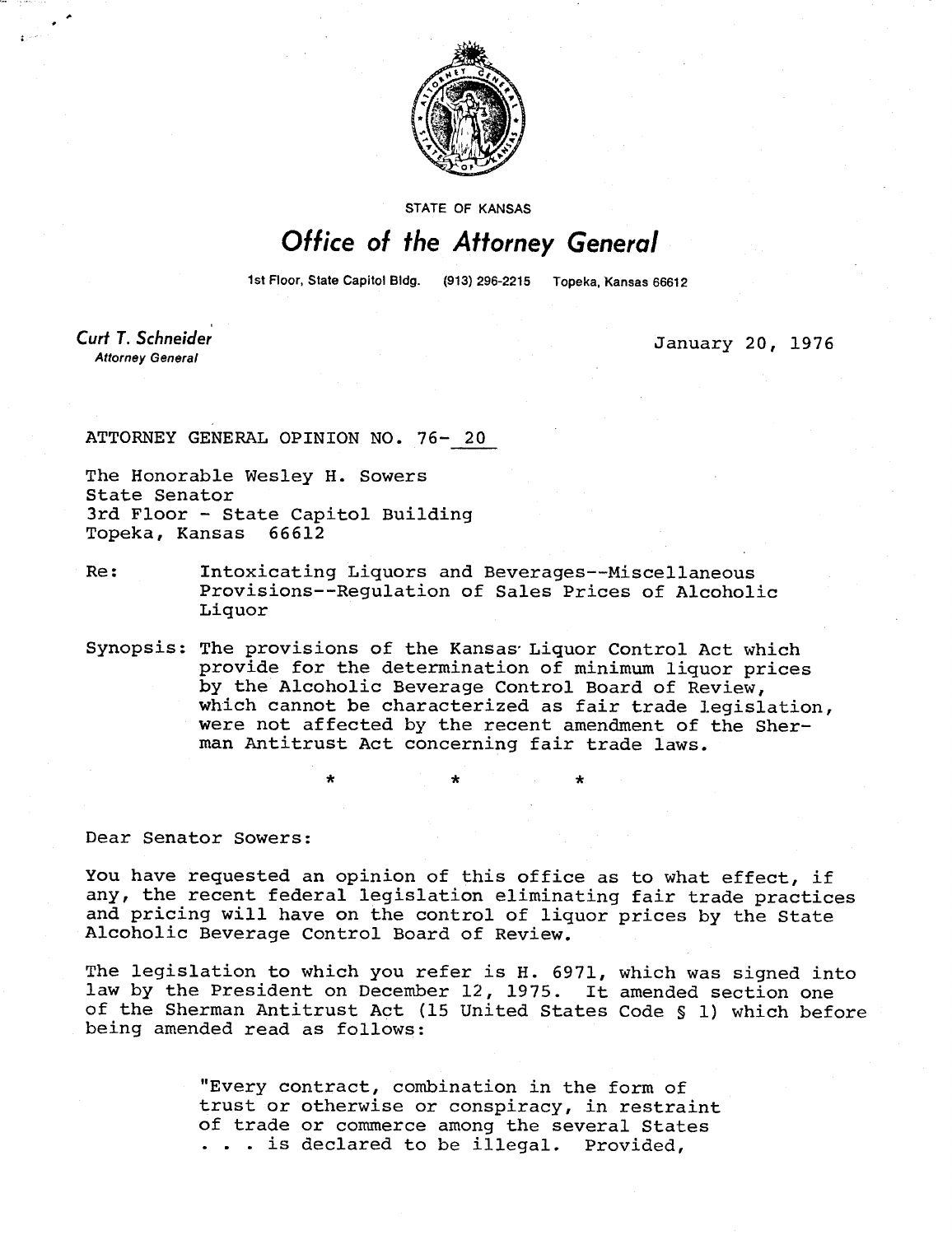The Honorable Wesley H. Sowers Page Two January 20, 1976

> That nothing contained in this title shall render illegal, contracts or agreements prescribing minimum prices for the resale of a commodity which bears, or the label or container bears, the trademark, brand, or name of the producer or distributor of such commodity and which is in free and open competition with commodities of the same general class produced or distributed by others, when contracts or agreements of that description are lawful as applied to intrastate transactions, under any statute, law, or public policy now or hereafter in effect in any State . . . in which such resale is to be made, or to which the commodity is to be transported for such resale."

In essence 15 U.S.C. § 1, as it was written, made price-fixing illegal as being in restraint of trade, if such price fixing operated as restraint on interstate commerce but exempted, in the priviso, state fair trade laws. See 54 Am.Jur.2d, Monopolies, Etc., S 45. Fair trade laws permit agreements between producers and distributors of goods, and vendees which require a fixed resale price. See, 32 Am.Jur 26., Fair Trade Laws, § 1.

H. 6971, in striking from 15 U.S.C. § 1 the fair trade law proviso, ceased to protect agreements made under these state laws from challenge under federal antitrust legislation. More precisely, H. 6971 will, considering the broad definition of interstate commerce traditionally given by courts in antitrust cases, render completely void the fair trade now remaining in twenty-one states or limit such law to the barest of intrastate transactions.

What effect the passage of H. 6971 will have on the Kansas Liquor Control Act, more specifically the minimum price legislation contained in K.S.A. 41-1111 to K.S.A. 41-1120, depends on whether these statutes are fair trade laws, thus exempted from application of the Sherman Act for this reason, and more importantly whether these statutes are subject to the Sherman Act, with or without the fair trade law proviso, in light of the Twenty-first Amendment of the United States Constitution.

With the adoption of the Twenty-first Amendment, the Federal Government yielded much of its authority under the commerce clause of the Constitution to regulate the interstate traffic in intoxicating liquor. State Board of Equalization v. Youngs Market Co., 299 U.S. 59, 81 L. Ed. 38, 57 S. Ct. 77. The Amendment circumscribes the power of Congress by prohibiting the transportation or importation